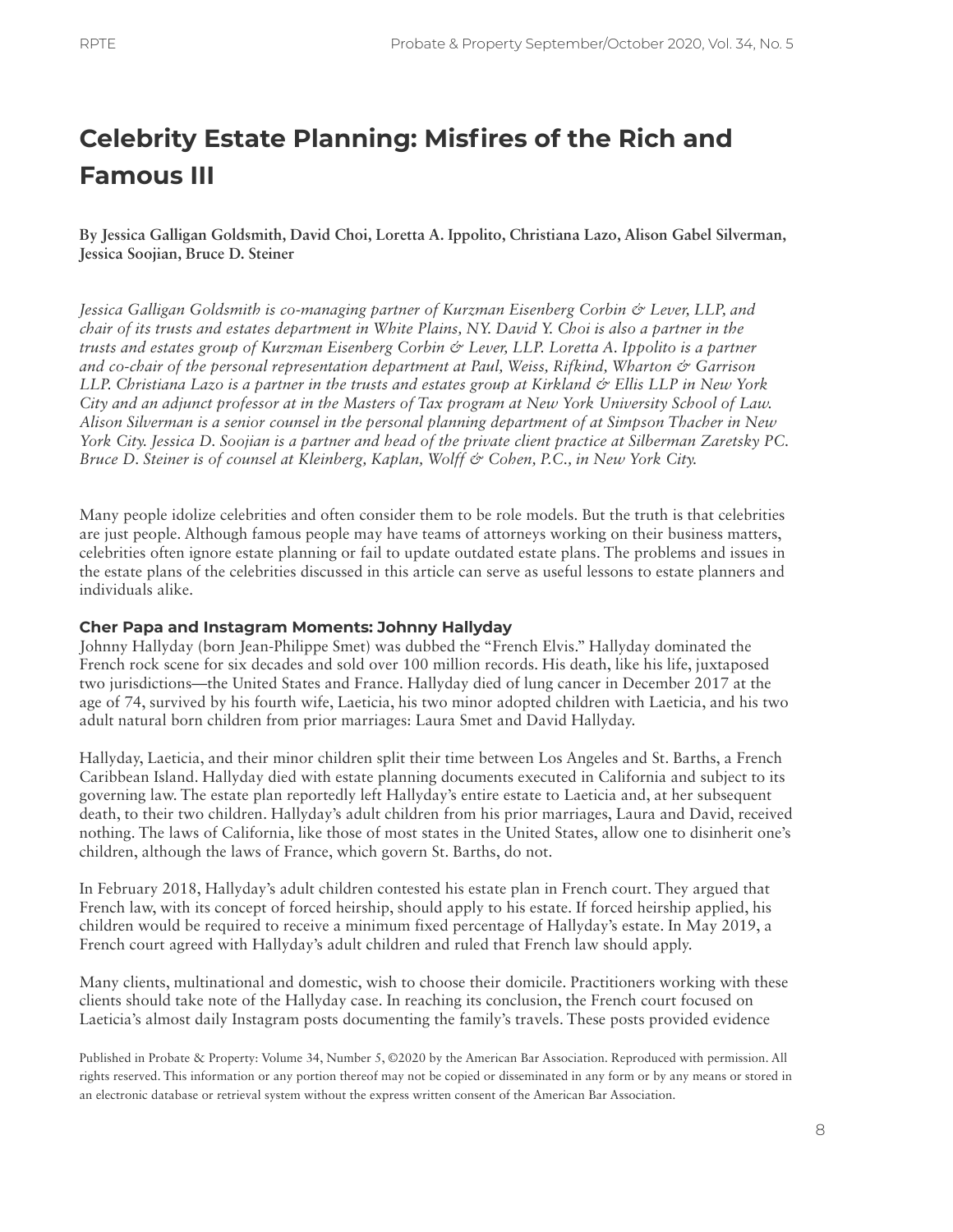to the court that France was Hallyday's "true home." Although clients often make statements of domicile in legal documents (like a will and revocable trust), clients must also pay attention to other facts and circumstances, including social media posts, credit card and telephone statements, and travel records. These documents provide real-time data on a client's location if a claimed domicile is challenged. When working with multinational clients, practitioners also should consider whether an election under the EU Succession Regulation, No. 650/2012 (known as Brussels IV), could help create certainty as to which jurisdiction's laws should apply.

Not many clients wish to disinherit their children. If a domestic client does wish to disinherit a child, however, attorneys should consider adding an *in terrorem*, or no contest, clause to the client's estate planning documents. An *in terrorem* clause provides that any beneficiary objecting to the will or other estate planning document forfeits whatever such beneficiary might otherwise have received. For this reason, an *in terrorem* clause is most effective when the child receives something that such child would not want to forfeit through litigation.

Hallyday's daughter, Laura, complained to the press that she received nothing—not a guitar, a motorbike, or even a signed copy of the song "Laura," which Hallyday wrote for her when she was a child. Practitioners should prepare clients for the emotionally and financially draining battles that can ensue if they disinherit a child and should encourage clients to leave each child at least a token amount to ease the emotional pain of disinheritance and reduce the risk of litigation.

### **On the Road to Divorce: Anthony Bourdain**

Anthony Bourdain, celebrity chef, was best known for his role in the CNN travel and food documentary series, *Parts Unknown*. Bourdain died on June 8, 2018, at the age of 61 of an apparent suicide. He was survived by his second wife, Ottavia Busia, and their 11-year old daughter, Ariane Bourdain. At the time of his death, Bourdain and his wife were separated, and he was in a relationship with Italian actress Asia Argento.

Bourdain revised his will in 2016 and left his residuary estate to his daughter Ariane in trust until age 35. He named Ottavia to serve as executor and trustee and also designated Ottavia as guardian of Ariane. Bourdain's will did not provide anything for Ottavia, even though she was his surviving spouse. It is unclear whether Bourdain and Ottavia had a prenuptial agreement or a separation agreement in which Ottavia gave up her elective share rights as the surviving spouse. Without such an agreement, Ottavia would have been free to elect against the will and disrupt Bourdain's estate plan.

Subject to certain exceptions, under New York Estates, Powers, and Trusts Law (EPTL) section 5-1.1-A, a surviving spouse has a statutory right to elect against the decedent's estate to take outright an amount equal to the greater of (i) \$50,000 or (ii) one-third of the net estate. The net estate is reduced by debts, administration expenses, and reasonable funeral expenses. The share of the estate to which the surviving spouse is entitled is augmented by testamentary substitutes, including but not limited to, joint property, gifts made within one year of death, revocable trust property, and retirement assets. Finally, the surviving spouse's one-third share is reduced by all property other than life insurance that passes to the spouse through probate or otherwise.

It is also possible that Ottavia either waived her right of election under EPTL section 5-1.1-A(e) or was disqualified as a surviving spouse under EPTL section 5-1.2. Waivers are most commonly effected through prenuptial or postnuptial agreements but can also be done with a written instrument, signed and acknowledged pursuant to EPTL section  $5-1.1A(e)$ . In addition, a surviving spouse may also be ineligible for the right of election if the surviving spouse is deemed to have abandoned the decedent without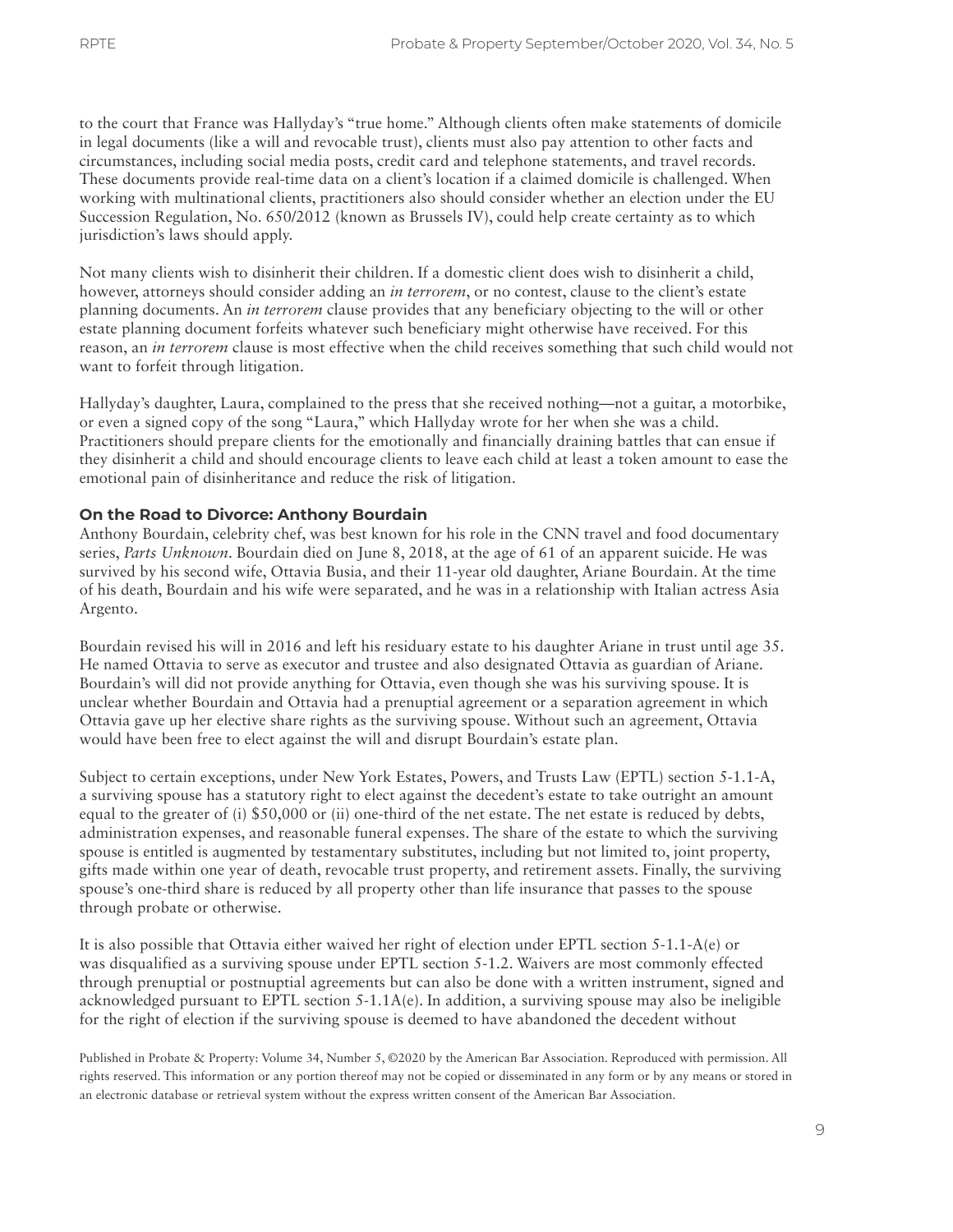consent. In Bourdain's case, it is not publicly known whether Ottavia (i) waived her right of election, (ii) was disqualified under EPTL section 5-1.2, (iii) received sufficient non-probate assets to reduce her right of election to zero, or (iv) simply elected not to exercise her right of election because the property was otherwise passing in trust for her daughter.

Divorces and spousal separations require careful analysis in the estate planning arena. A decedent's estate plan can be affected by a surviving spouse even though the spouse has been separated from the decedent for many years. Further, when a client has had multiple marriages, it is important to analyze whether a prior spouse has any rights under a divorce settlement that could frustrate a client's plan or impair a surviving spouse's inheritance or right of election.

### **Elder Abuse: Stan Lee's Tragic Last Story**

Stan Lee was one of the creative geniuses behind Marvel's comic book characters and superheroes like Spider-Man, Iron Man, the Incredible Hulk, the X-Men, and the Fantastic Four. Lee helped lead Marvel Comics for more than 50 years and became a true American cultural icon. Unfortunately, not even Lee, one of the most iconic and powerful figures of all time in the world of comics, could avoid the kind of predators who seek to take advantage of the elderly.

Lee died at the age of 95 in November 2018, predeceased a year earlier by his beloved wife Joanie and survived by only his daughter. Lee's estate was estimated at \$80 million. When Joanie died, Lee found himself without the stability, care, and security that his wife of 67 years had provided. Unfortunately, Lee almost immediately found himself in the middle of a contested care situation centering around his alleged spendthrift daughter and unscrupulous individuals who had wormed their way into Lee's life.

In the months that followed Joanie's death, Lee issued a public cry for help in an affidavit that described how his daughter was attempting to emotionally manipulate him for money. In addition, Lee alleged that there were three men who were trying to take over his estate. Almost immediately, Lee recanted the affidavit in a Twitter video that was taped by Keya Morgan, one of the three men Lee had warned against. Lee then filed a restraining order against Morgan, alleging that Morgan was attempting to take over Lee's financial affairs. Amidst all the rumors and finger pointing, Lee passed away at the age of 95. After an investigation by the Los Angeles police, Morgan was arrested on charges of felony theft, embezzlement, fraud against an elder adult, and false imprisonment of an elder adult.

"Elder abuse" can be described as one or more negligent or intentional acts by an individual that cause harm or serious risk of harm to vulnerable adults who are age 65 or older. Although this harm can be physical, often the abuse is financial and thus is invisible to the casual observer. According to an AARP study, financial elder abuse results in more than \$36 billion in losses each year, and yet only one out of every 24 cases is reported to law enforcement. More than 95 percent of financial elder abuse cases are never reported by the victims.

Fortunately, there are effective tools to help prevent elder abuse. Powers of attorney and revocable trusts can bind agents to act solely in the best interests of the principal. In addition, principals can create checks and balances within their own financial management team. Finally, in cases where the principals cannot care for themselves, court-monitored guardianships should be considered.

If Marvel's Ant Man could have traveled to the Quantum Realm to warn Lee and Joanie of the dangers of elder abuse, what could they have done differently? While still fully competent, the Lees could have reviewed, vetted, and hired a team of professionals to protect them in their declining years. They could also have included protectors in their documents whose sole job was to monitor the Lees' fiduciaries in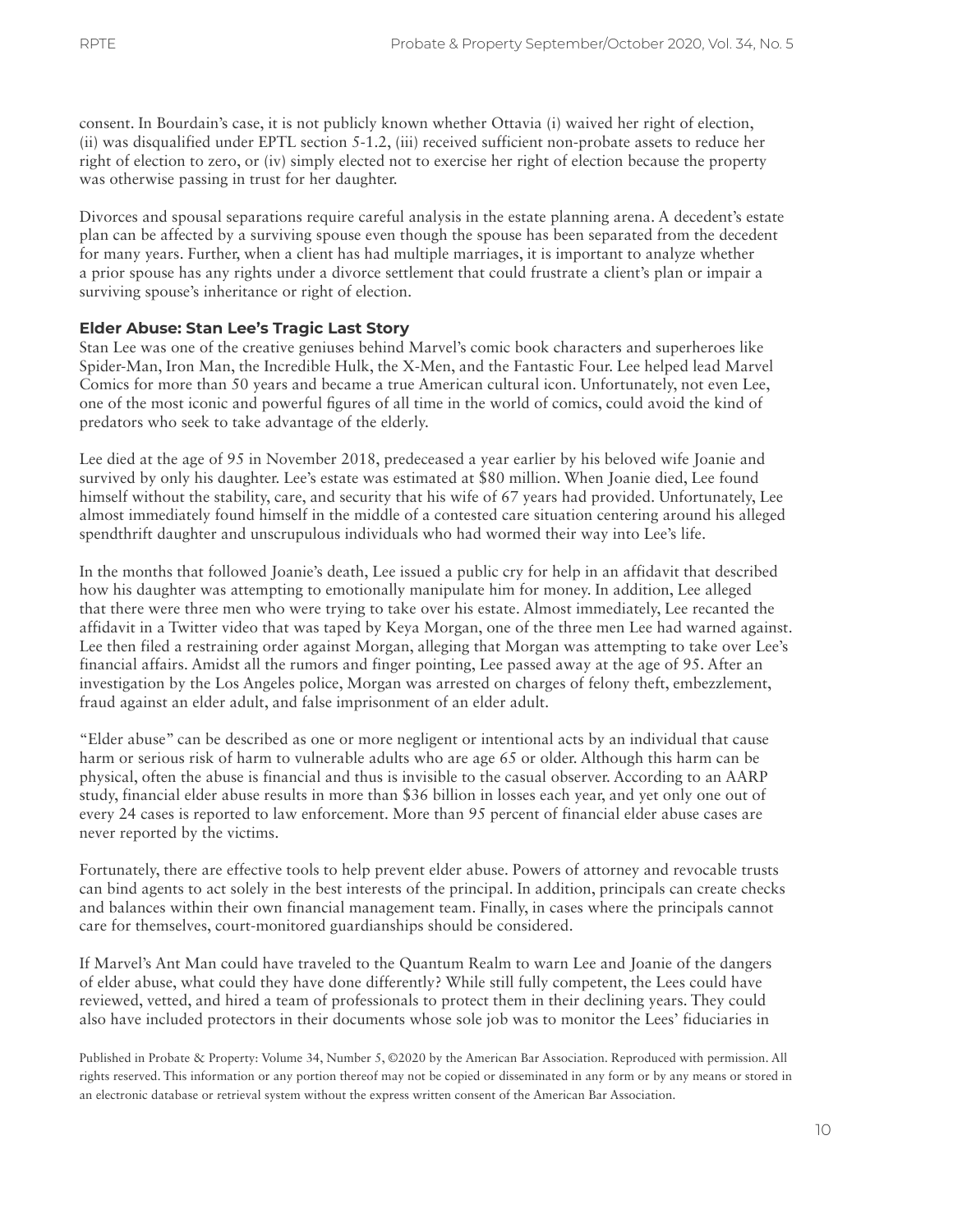order to prevent negligent and fraudulent behavior.

Lee was able to spin compelling stories by relating comic book superheroes to regular people. Lee's last remaining months should be a cautionary tale to everyone who has parents or loved ones who may eventually require protection. Elder abuse is an incredibly serious and growing problem. Proper planning, with a responsible team of advisers, can help defeat potential bad actors who will seek to harm the elderly when they are unable to protect themselves.

#### **Powers of Appointment: Lauren Bacall**

Hollywood film and Broadway show actress Lauren Bacall died on August 12, 2014, at age 89, a resident of Manhattan. Bacall's estate was estimated to be worth \$26.6 million. In addition, she held a general testamentary power of appointment over the marital trust created by her first husband, actor Humphrey Bogart.

Bacall had three children, Stephen Humphrey Bogart, Leslie Bogart, and Samuel Prideaux Robards. Stephen and Leslie were the children of her first marriage to Humphrey Bogart, and Sam was the child of her second marriage to actor Jason Robards. Bacall left her entire residuary estate to her children equally. She also exercised her general power of appointment over the marital trust and appointed the trust assets outright to her children.

Bogart died in 1957 before qualified terminable interest property trusts were permitted. At the time, in order for a trust to qualify for a marital deduction, the surviving spouse had to be entitled to all of the income and also had to have a general power of appointment, or else the remainder of the trust had to be payable to the spouse's estate. Planners should always ask whether a client holds a power of appointment and, if so, whether it makes sense to exercise it, making sure to comply with any requirements in the will or trust agreement that creates the power. In particular, if a predeceased spouse died before 1982, estate planners should always check to see whether the surviving spouse holds a general power of appointment over a marital trust.

### **Reducing the Risk of Post-Mortem Litigation: Howard Hughes**

Howard Hughes, legendary businessman, film producer, aviator, philanthropist and, eventually, recluse, died in 1976 in an airplane on route to the United States from Acapulco, Mexico. Though often remembered for his extraordinary wealth and crippling mental health issues, the most enduring element of Hughes's legacy was the establishment of the Howard Hughes Medical Institute. The Medical Institute, funded by Hughes in 1954 with his shares in Hughes Aircraft Company and now one of the largest organizations devoted to medical research, was assumed by many to be the eventual beneficiary of his estate. Such largesse never came to fruition, however, because of Hughes's failure to leave a valid will.

Though several instruments purporting to be the Last Will and Testament of Howard Hughes were offered for probate (most notably a holographic will leaving a substantial legacy to the Mormon Church, with which Hughes had no formal affiliation), Hughes was eventually deemed to have died intestate. After several proceedings in various jurisdictions due to Hughes's contested domicile, Hughes's substantial estate eventually passed to remote relatives. Over 90 lawyers were reportedly involved in the Hughes estate, and it was estimated that approximately 100 people other than the lawyers eventually received some benefits. In the end, it took 34 years to close the estate.

Hughes could have avoided this disastrous situation by engaging appropriate advisors to oversee his estate planning. Trusted advisors could have acted in his best interests even after he became ill, safeguarding any will, assuring proper execution, and providing critical oversight of the individuals controlling his welfare.